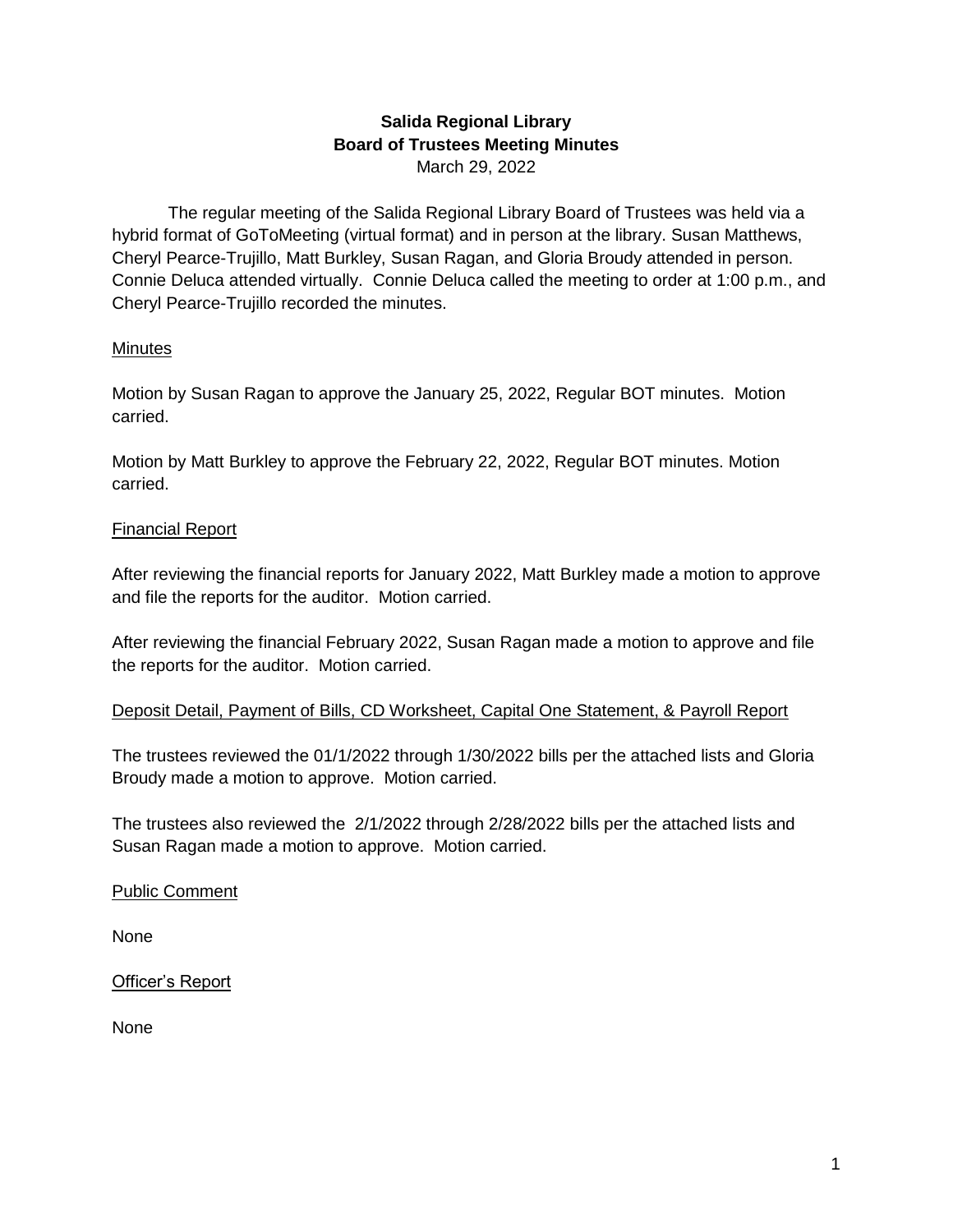# Director's Report

Susan reported:

- Craig Johnson, author of the popular series Longmire, will present an author talk at A Church on June 19th. The SRL is holding some creative contests to allow patrons the opportunity to get tickets to this event.
- SRL has received a health grant for materials to be added to the Library of Things Kits.
- A book ban grant for \$200 was received and will be used for staff t-shirts with that theme.
- SRL will be participating with the Steam Plant in a Community Read project.
- SRL will host two artists for the Art Walk in June.
- Susan is working with the Poncha Springs City Council to install the locker system at the Poncha Springs Town Hall. Poncha Springs residents will have the ability to retrieve their library materials at that location.

### Action Items and Unfinished Business

### Workplace Climate Survey Results

• Susan explained how this survey was given and summarized the results. The purpose of this evaluation was to give Susan insight into how employees view the work culture and organization as team members. Cheryl and Susan visited about the results and noticed "3" s (to a moderate degree) as responses to several questions that suggested they didn't feel supported. Susan went back to clarify and found that employees perceived that giving a 3 was a rating similar to personnel evaluations and reflected above average. Susan pointed out to the employees that the ratings in this survey were markedly different than those ratings in the personnel surveys. The trustees also questioned the results when there was 50-50 between "to a great degree" and "to a moderate degree" in the question related to fostering trust and sharing between employees. Employees didn't offer suggestions. The trustees would like the respondents to be more expressive of ideas about what they'd like to see improved vs just indicating a numeric response.

Poncha Update Discussion

- Susan explained that she and Matt attended the Poncha Springs City Council meeting in February. The council members were interested in having a library presence in Poncha. Matt asked them to think about what they thought a future commitment between them and the SRL could look like in their community. Susan would like to have the SRL BOT consider purchasing some land for a future home for the library in Poncha. The council members did welcome a set of lockers that will be attached to their community building that has electric and internet access for the distribution of library materials. The summer hire will help with outreach.
- The trustees brainstormed different locations and possibilities for trying to get a physical library built in Poncha.